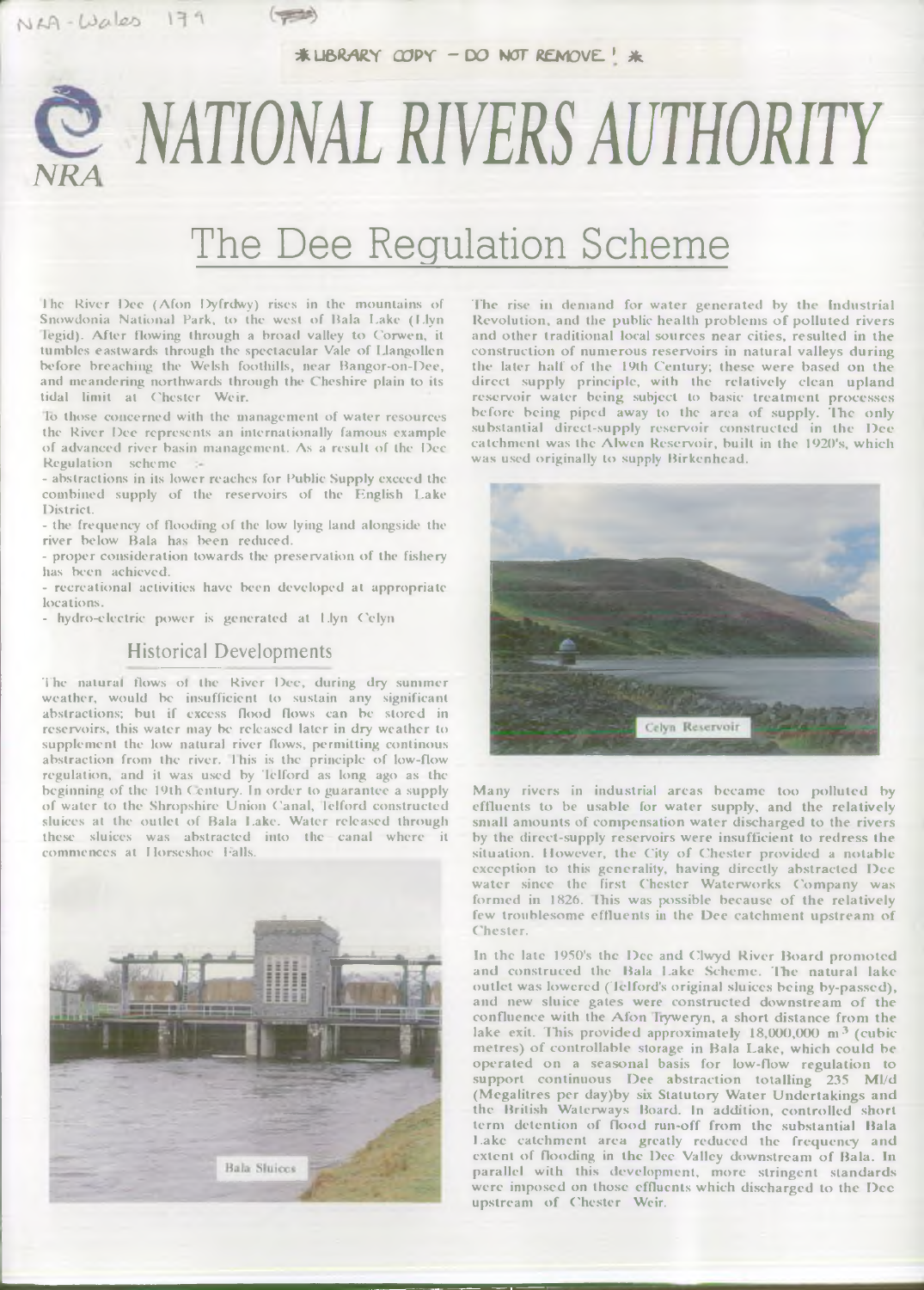Over 150 years after lelford's original scheme, Ihe principle of river regulation had been re-established on the Dee. The next development was  $1 \text{.}$ lyn Celyn, a new 81,000,000 m<sup>3</sup> capacity regulating reservoir within the Bala Lake catchment area, completed in 1965 by I.ivcrpool Corporation, and designed to operate in conjunction with the Bala Lake Scheme. Not only did this support additional Dee abstractions of 327 Ml/d but other significant benefits were additional flood control storage, a near-trebling of the dry-weather flow for most of the length of the river, with a substantial allocation of storage for special releases to the river for water quality or fisheries purposes, a 65% increase in the minimum residual flow over Chester Weir to the Dee Estuary, and a 4 MW (Megawatt) IIydro-electric station at the dam.

In 1973 the Dee and Clwyd River Authority obtained statutory powers to construct another major regulating reservoir in the Brcnig valley. Stage 1 of the Brcnig project was completed with the first-filling of  $I$  lyn Brenig  $(60,000,000)$  $m<sup>3</sup>$ ) in spring 1979. The completion of Brenig Stage 1 increased the potential for abstraction from the river in the lower reaches to around 860 Ml/d.

With the reorganisation of the Water Industry in 1989 regulation of the River Dee came under the control of the National Rivers Authority and in 1992 the authorised abstractions by the four statutory undertakings and British Waterways Board were:-

| Dwr Cymru - Welsh Water | North West Water<br><b>Chester Waterworks Company</b><br>Wrexham and E.Denbighshire Water Co.<br><b>British Waterways Board</b> | 709.0 MI/d<br>34.1 MId<br>34.1 MI/d<br>28.4 MI/d<br>23.6 MI/d |
|-------------------------|---------------------------------------------------------------------------------------------------------------------------------|---------------------------------------------------------------|
|-------------------------|---------------------------------------------------------------------------------------------------------------------------------|---------------------------------------------------------------|

In addition a residual How of at least 364 Ml/d is maintained over Chester Weir in all but the most testing of droughts, safeguarding the passage of migratory fish, and limiting the ingress of saline water over Chester Weir during high tides.



### Operation of the Regulation Scheme

It is particularly important that the management of the multipurpose Dec river system should maintain a lair balance between many interests, and should be operated without undue constraint from any particular group of users. The Dee and Clwyd River Authority Act 1973 set up a Consultative Committee on which both major abstractors and river interests arc represented. The "General Directions", i.e. the complex rules used to operate the system, are prepared with this Committee's advice, and the special conditions lor operation in severe droughts require the approval of all members of the Committee.



The Dee regulation Scheme was used for a ten-year national research programme (1966-76), co-ordinated by the Water Resources Board/Water Research Centre, into the specialised problems of river regulation. 1 he research programme included rainfall measurement by radar, fish counting installations, hydrological modelling, reservoir control rules and the development of a computer-based telemetry system.

The telemetry systems currently employed at the Bala control centre, collect information from reservoirs, river flow measuring stations and raingaugcs: weather radar and satellite pictures are also received to assist the Duty Officers at Bala in deciding upon the most appropriate releases from the resc rvoirs.

During low How regulation, water released from the regulating reservoirs takes almost two days (during which rain may occur) to reach the major abstraction points near Chester, yet the accuracy of the measurement and forecasting system is such that less than *5%* of the water released in a dry summer is eventually surplus to requirements down-river.

### **Facts and Figures**

| Reservoir       | Catchment<br>Area(km2) | Surface<br>Area(ha) | Capacity<br>$(m3x10^6)$ | Average Run-off<br>$m3/sec$ $mm/yr$ |      |  |
|-----------------|------------------------|---------------------|-------------------------|-------------------------------------|------|--|
| Llyn Celyn      | 60                     | 325                 | 8                       | 3.10                                | 590  |  |
| Bala Lake       | 262                    | 400                 | 18                      | 11.50                               | 1380 |  |
| Llyn Brenig     | 23                     | 370                 | 60                      | 0.62                                | 884  |  |
| Alwen Reservoir | 26                     | 150                 | 15                      | 0.73                                | 899  |  |

The catchment area to Chester Weir is 1816 km2 with average natural run-off of 36.8 m3/sec (639mra/yr): 16% of this catchment area, and 33% of this run-off, is controlled by the regulating reservoirs.

*National Rivers Authority, Rivers House, St. Mellons Business Park, St. Mellons, CARDIFF.*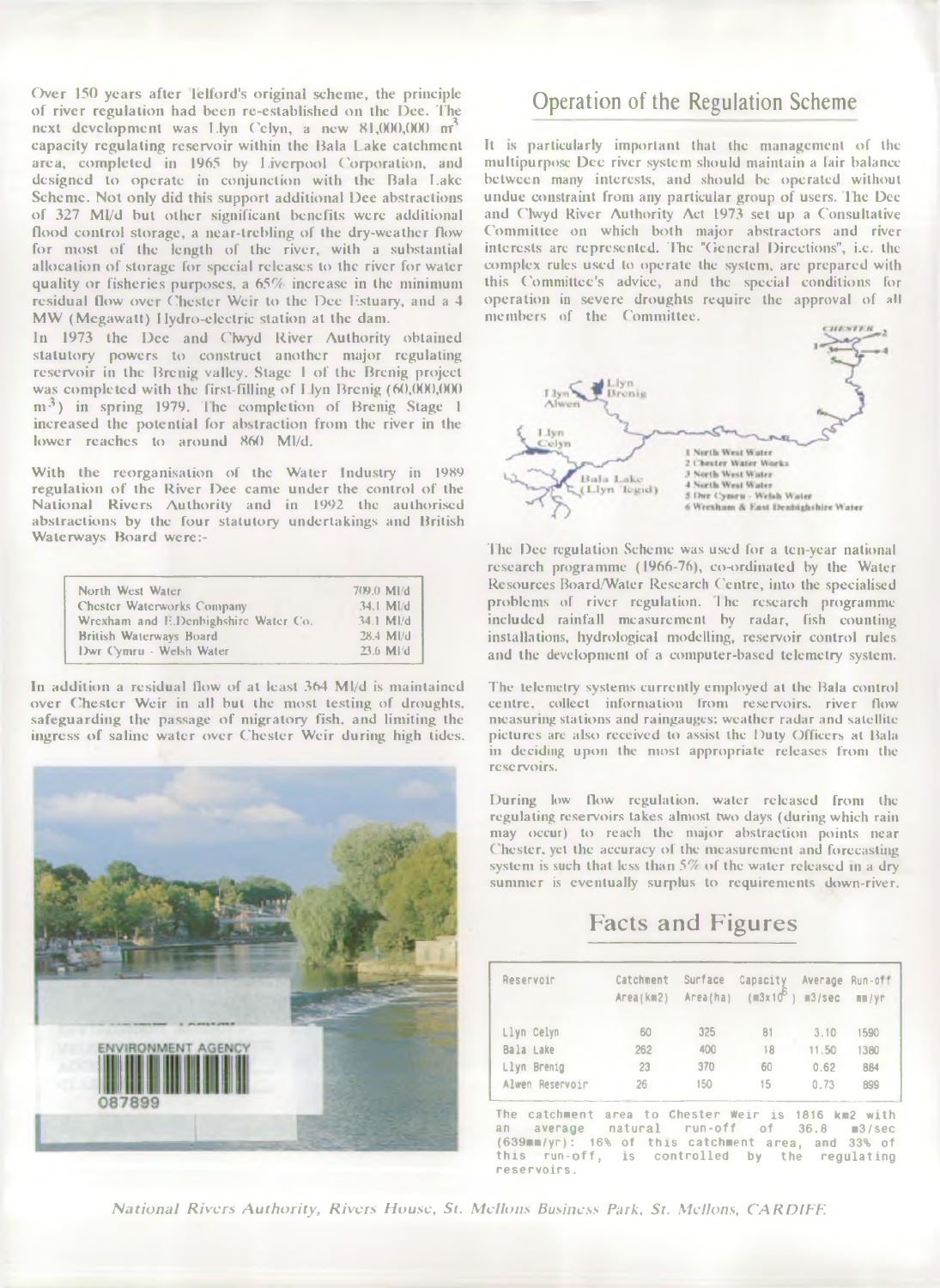

## Cynllun Rheoli Afon Dyfrdwy

Mae Afon Dyfrdwy yn tarddu ym mynyddoedd Parc Cenedlaethol Eryri, i'r gorllewin o Lyn Tegid. Ar ôl llifo drwy ddyffryn llydan i Gorwen mae'n troi i'r dwyrain drwy harddwch Dyffryn Llangollen cyn cyrraedd godreon mynyddoedd Cymru ger Bangor-Is-Coed a throelli i'r gogledd drwy wastadedd Swydd Gaer nes cyrraedd ei therfyn llanw yng Nghored Caer.

I'r sawl sy'n ymwneud a rheoli adnoddau dwr, mae Afon Dyfrdwy yn enghraifft fyd-enwog o reolaeth soffistigedig ar fasn afon. O ganlyniad i Gynllun Rheoli Afon Dyfrdwy :-

- mae'r tyniadau yn ei rhannau isaf at y Cyflenwad Cyhoeddus yn fwy na chronfeydd dwr Ardal y Llynnoedd gyda'i gilydd. - Mae achosion o lifogydd yn y tir isel ar hyd yr afon islaw'r Bala wedi lleihau.

- llwyddwyd i feithrin yslyriaeth briodol at ddiogelu'r bysgodfa.

- datblygwyd gweithgareddau amser hamdden mewn mannau priodol.

- cynhyrchir pwer trydan-dwr yn Llyn Celyn.

#### Datblygiadau Hanesyddol

Ni fyddai llif naturiol Afon Dyfrdwy yn gallu cynnal unrhyw dyniadau sylweddol yn ystod tywydd sych yr haf, ond pe gellid storio dwr o lifogydd mewn cronfeydd byddai modd ei ollwng yn ystod tywydd sych i ychw anegu at lifau isel naturiol yr afon gan ei gwneud yn bosibl i dynnu dwr ohoni'n barhaus. Dyma egwyddor rheolaeth lif-isel, ac fe'i defnyddiwyd gan Telford mor bell yn ôl a dechrau'r 19eg Ganrif. Adeiladodd Telford lifddorau yn allfa Llyn Tegid er mwyn gallu cael cyflenwad sicr o ddwr i Gamlas y Shropshire Union. Byddai'r dwr a ollyngid drwy'r llifddorau hyn yn mynd i mewn i'r gamlas lle mae'n dechrau yn 'Horseshoe Falls'



(iyda'r cynnydd yn y galw am ddwr yn sgîl y Chwyldro Diwydiannol, a'r problemau i icchyd cyhoeddus a achosid gan lygredd mewn afonydd a ffynonellau traddodiadol lleol craill ger y dinasoedd, adeiladwyd nifer o gronfeydd dwr mewn dyffrynnoedd naturiol yn ystod ail hanner y 19eg Ganrif. Sciliwyd y rhain ar yr egwyddor o gyflenwi uniongyrchol, gyda'r dŵr cymharol lan o gronfeydd yr ucheldir yn cael ei drin drwy brosesau sylfaenol cyn cael ei bibellu i'r ardal yr oedd yn ei chyflenwi. Yr unig gronfa ddwr cyflenwad-uniongyrchol a adeiladwyd yn nalgylch Afon Dyfrdwy oedd Cronfa Ddwr Alwen, a adeiladwyd yn y 1920au, ac a ddefnyddid yn wreiddiol i gyflenwi dwr i Benbedw.



Cafodd amryw o'r afonydd yn yr ardaloedd diwydiannol eu llygru gan elifiannau i'r fath raddau fel na ellid eu defnyddio i ddarparu cyflenwadau dwr, ac nid oedd y swm bychan o ddwr a ollyngid i'r afonydd o'r cronfeydd cyflenwad-u niongyrchol yn ddigon i wella'r sefyllfa. Un cithriad nodedig oedd cyflenwad Dinas Caer. Bu Caer yn tynnu dwr yn uniongyrchol o Afon Dyfrdwy ers ffurfio Cwmni Gwaith Dwr cyntaf Caer ym 1826 gan mai ychydig o elifiannau trafferthus a geid yn nalgylch Afon Dyfrdwy i fyny'r afon o'r ddinas.

Ar ddiwedd y 1950au hyrwyddwyd ac adeiladwyd Cynllun Llyn 'legid gan Ewrdd Afonydd Dyfrdwy a Chlwyd. Cafodd yr allfa naturiol o'r llyn ei gostwng (gan osgoi llifddorau gwreiddiol Telford) ac adeiladwyd llifddorau newydd islaw'r cydlifiad ag Afon Tryweryn, nid nepell o allanfa'r llyn. Roedd hyn yn darparu tua 18,000,000 m<sup>3</sup> (metr ciwbig) o le storio rheoledig yn Llyn Tegid, y gellid ei ddefnyddio yn ôl y tymor llif isel a sicrhau tyniadau parhaus o Afon Dyfrdwy gan chwech o Ymgymeriadau Dwr Statudol a Bwrdd Dyfrffyrdd Prydain, sef cyfanswm 0 235 Ml/d (Megalitrau y dydd). Yn ychwanegol at hyn, roedd system dymor-byr o ddal dwr llifogydd o ddalgylch sylweddol Llyn legid yn lleihau nifer a grym y llifogydd yn Nyffryn Dyfrdwy i lawr yr afon o'r Bala. I gyd-fynd a'r datblygiad hwn, gosodwyd safonau mwy llym ar yr clifiannau a arllwysid i Afon Dyfrdwy i fyny'r afon o Gored Caer.